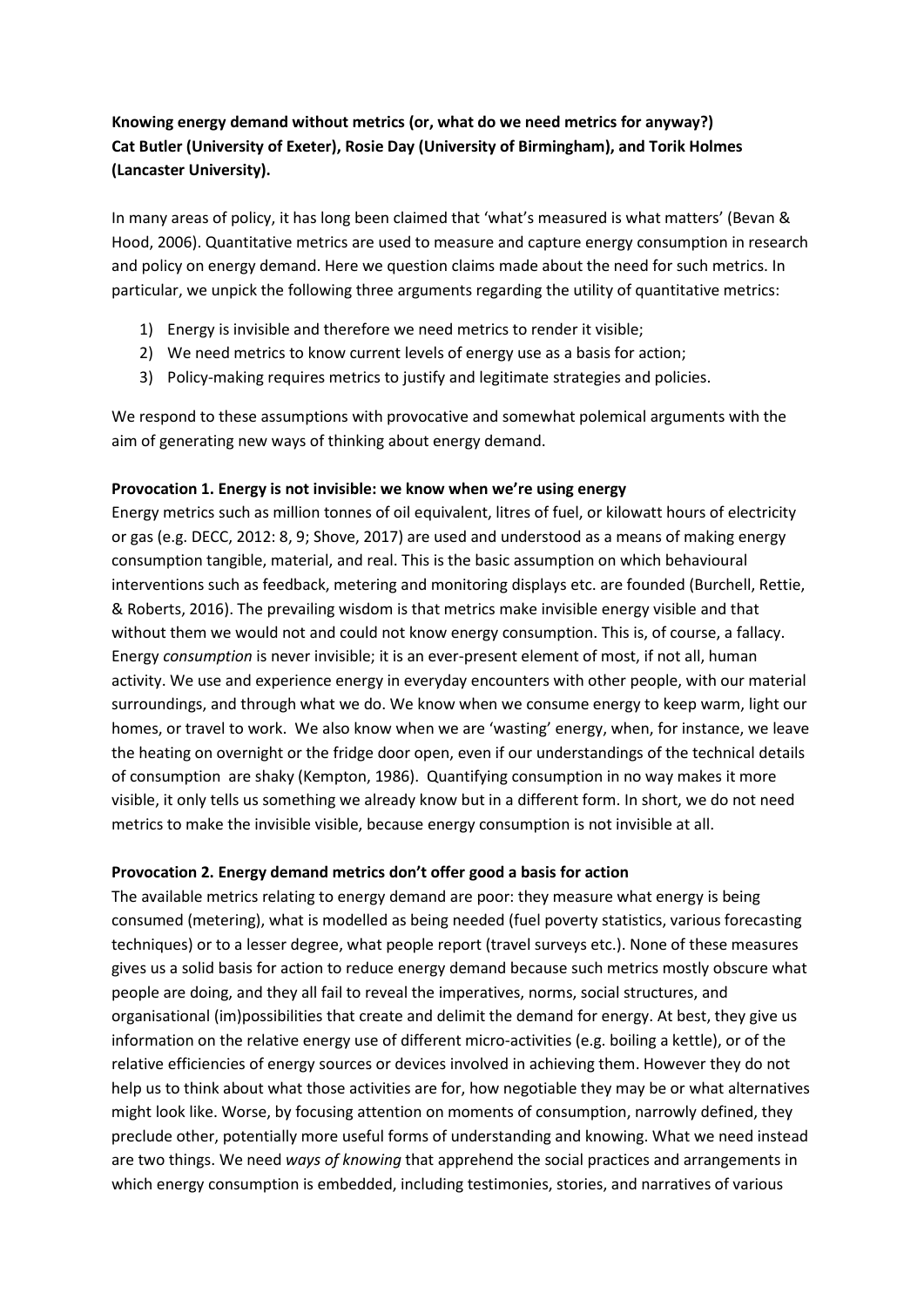kinds. Second, we need *principles* that guide ways of doing and living and that enable them to evolve in less energy consuming ways. Rather than becoming preoccupied with the minutiae of consumption data, we need to embed principles such as a dislike of waste, care for others (including distant others) and mindful consumption. Although laden with history and politics standardised metrics may seem to be morally and politically neutral, and may be appealing for that reason (Shackley & Wynne, 1995). In contrast, some argue that apparent neutrality is part of the problem and that we need values and narratives that are capable of inspiring change (Janda & Topouzi, 2015). Instead of devising ever more precise metrics we should be discussing our values and principles.

## **Provocation 3. We don't need metrics for policy-making**

While some are critical of their effects, others suggest that metrics and quantification are necessary for policy making, for legitimising courses of action, or for knowing a problem at all. Various authors have highlighted the dominance of quantification in policy-making, with some arguing that it has become the 'heart of the modern state' (Espeland & Stevens, 2008; Moezzi, 2015). However there are debates about the extent to which data and information are important for policy-making at all. Well-rehearsed arguments about the myths of evidence-based policy in different areas highlight the messy, ideological nature of policy and politics (Black, 2001; Cairney, 2016; Plant, 2003; Sharman & Holmes, 2010). Others show the importance of storytelling and rhetoric within which forms of quantification are situated. For example, and in relation to energy demand metrics in particular, Moezzi, (2015) writes about how data are utilised in ways that sustain particular narratives. More broadly, evidence does not directly lead to, inform, or translate into policy in any direct or neutral way. The idea that quantitative data is necessary to bring issues onto agendas or to make decisions is questionable. Appeals for instance to identities, ideas, and rhetorical reasoning appear to be just as important. While metrics are threaded through energy policy making, we do not need metrics to make policy or to make it better, nor do we need them to highlight important issues. Instead, measures of all kinds are used in legitimating and obscuring ideas and decisions ultimately taken on other grounds.

Our three provocations are partial, simplified, selective and deliberately challenging. But all call into question the necessity and importance of quantitative metrics for understanding and acting upon energy use. The aim of this challenge is to question the existing emphasis on developing (and using) ever more detailed and all-encompassing numbers as the primary, and sometimes sole means of knowing and addressing the challenges of energy demand.

Instead, we argue that our energies - so to speak - might be better directed toward other projects for delivering change and other approaches to knowing energy demand. Experiential forms of knowledge, argumentation, and narratives which reflect our everyday engagements with energy would be crucial to these endeavours.

### **References**

- Bevan, G., & Hood, C. (2006). What's measured is what matters: targets and gaming in the English public health care system. *Public administration, 84*(3), 517-538.
- Black, N. (2001). Evidence based policy: proceed with care. *BMJ (Clinical research ed), 323*(7307), 275-279.